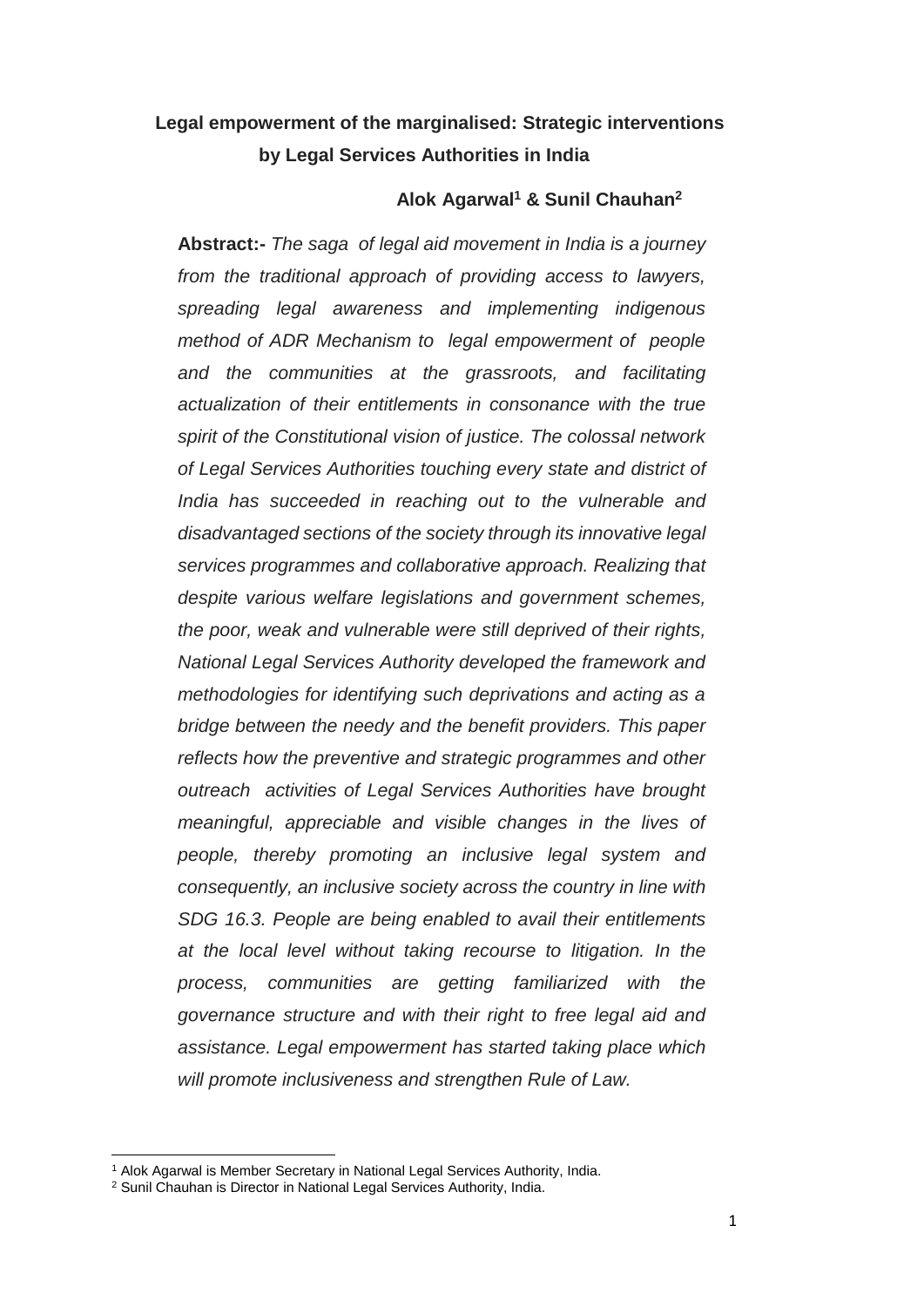In the month of April 2016, a mentally ill lady was found wandering in the town of Chaibasa, Jharkhand<sup>3</sup>. Due to poverty, her family members could not take her to a hospital which was located in a city, quite far away from Chaibasa and consequently abandoned her. A Community Para Legal Volunteer(PLV)<sup>4</sup>, Ms Basanti Gope of District Legal Services Authority noticed the wandering mentally ill lady. The PLV coordinated with the local government authorities, arranged for a vehicle and treatment of the lady at RINPAS, Ranchi , a hospital in the city. After her treatment, she was reunited with her family members and she started working as a maid. Ms Basanti Gope<sup>5</sup>, PLV facilitated treatment of many such mentally ill persons wandering in the forest areas of Chaibasa. Community Para legal Volunteers across the country reach out to the needy and bridge the gap between them and benefit providers.

 In another instance, District Legal Services Authority, Mewat , a district in the State of Haryana, found in its survey that many children in the age group of 6-14 years were drop outs from schools and many of them had not gone to school at all, despite the Right of Children to Free and Compulsory Education Act, 2009, which mandates free and compulsory elementary education to such children. The families of such children were mostly illiterate and unaware of the rights bestowed by the welfare legislation. District Legal Services Authority Mewat through its Para Legal Volunteers and Panel Lawyers and in close coordination with Department of Education identified and got admitted around 126 children in the age group of 6-14 in the school in the year 2016 and around 1400 children in the years 2017 and 2018. Every year such campaigns are carried out in various parts of the country by Legal Services Authorities in India.

 In the month of August 2018, severe floods affected Kerala, a State of India. About one sixth population of Kerala got affected by floods<sup>6</sup>. Legal Services Authorities in the State of Kerala not only helped in rescuing people

 $\overline{\phantom{a}}$ 

<sup>3</sup> Jharkhand is a state in eastern India, carved out of the southern part of Bihar on 15 November 2000 4 In 2009 National Legal Services Authority (NALSA) brought out Para-Legal Volunteers Scheme. Para Legal Volunteers are selected from various walks of life, primarily from weaker and Marginalised sections of society.

<sup>5</sup> Basnati Gope was adjudged National Best PLV in 2017 for her pioneering work of reaching out to vulnerable and marginalised people.

<sup>6</sup>[www.news18.com\(](http://www.news18.com/) news dated August 14,2018) last accessed on 1/5/2019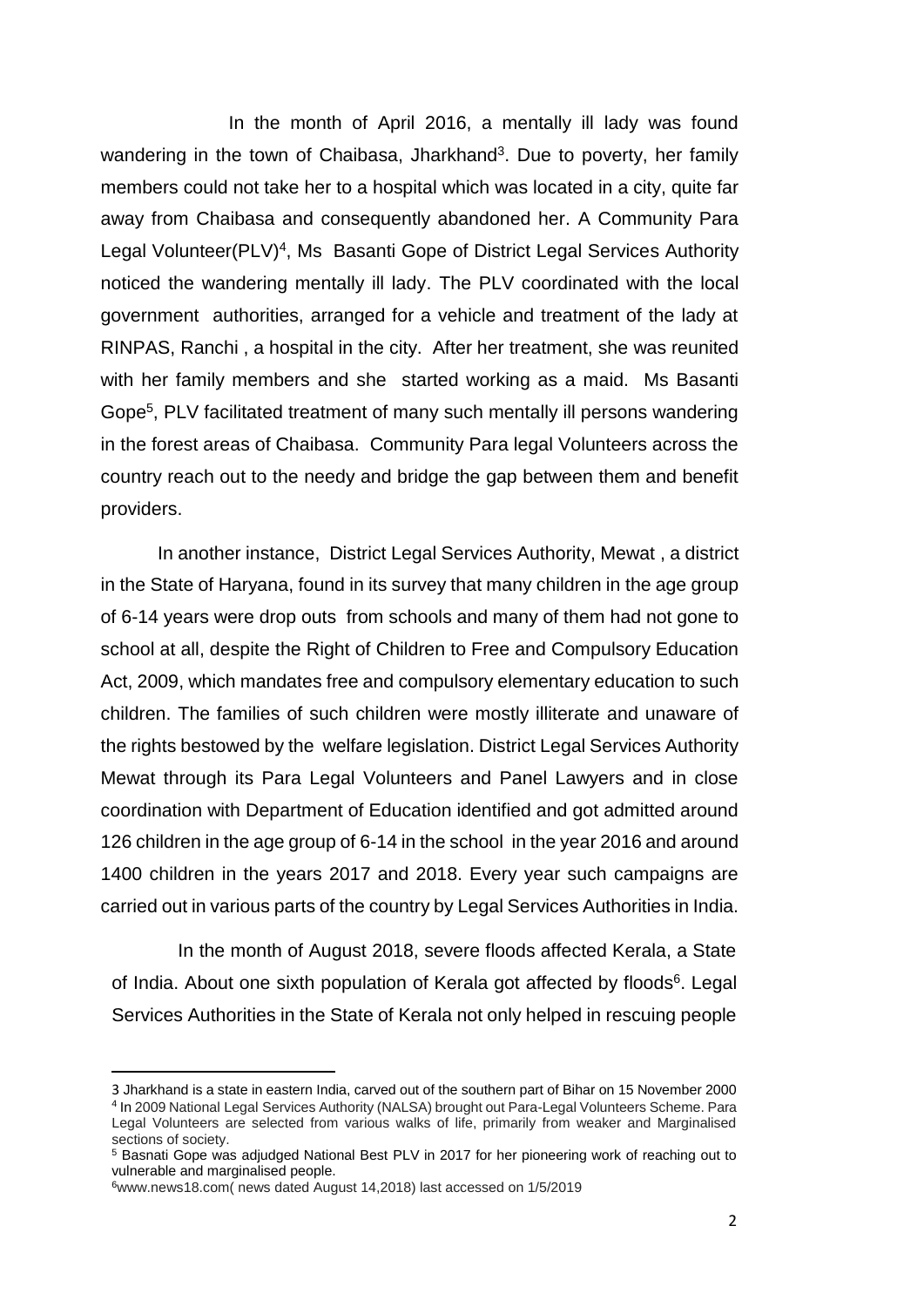but also in their rehabilitation. Many people who had lost their identity cards and other important documents in floods were helped by legal aid functionaries in getting copies of such documents issued by concerned departments. Apart from that, legal aid functionaries helped victims in accessing compensation and other due benefits from the authorities. There are numerous instances where Legal Services Authorities have rendered services to mitigate suffering of victims of Disaster, man made or natural.

These instances are illustrative of the expanded vision of Access to Justice being applied by Legal Services Authorities in India. This is more so required in India as majority of the intended beneficiaries of welfare legislations and welfare programmes are neither aware of the benefits and protections given by law and welfare schemes nor do they know how to access them. For instance, despite the passing of various Central Government laws such as Building and Other Construction Workers(Regulation of Employment and Conditions of Service) Act of 1996 (BOCW) and the BOCW Welfare Cess Act of 1996, providing welfare measures for construction workers, the benefits did not percolate to the beneficiaries. Most states did not even constitute welfare boards until as late as 2011, so the cess collected was not disbursed. Around Rs 38,685.23 crore (\$5.6 billion) was collected since 1996 as welfare cess. However, only Rs 9,967.61 crore (\$1.4 billion) or 25.8% has actually been spent, according to the 38th report of the Standing Committee on Labour, presented in Parliament in July 2018<sup>7</sup>. This lack of transfer of benefits to intended beneficiaries, amongst other factors, was due to lack of awareness amongst them.

For every deprivation, a poor cannot afford to resort to litigation.

The Supreme Court of India observed in *Sukhdas<sup>8</sup>* case as:

*"it is common knowledge that about 70% of the people living in rural areas are illiterate and even more than that percentage of the people are not aware of the rights conferred upon them by law. Even literate* 

 $\overline{\phantom{a}}$ 

<sup>7</sup> [www.indiaspend.com](http://www.indiaspend.com/) ( news dated April 20,2019) last accessed on 2/5/2019

<sup>8</sup> Suk Das vs. Union Territory of Arunachal Pradesh AIR 1986 SC 991.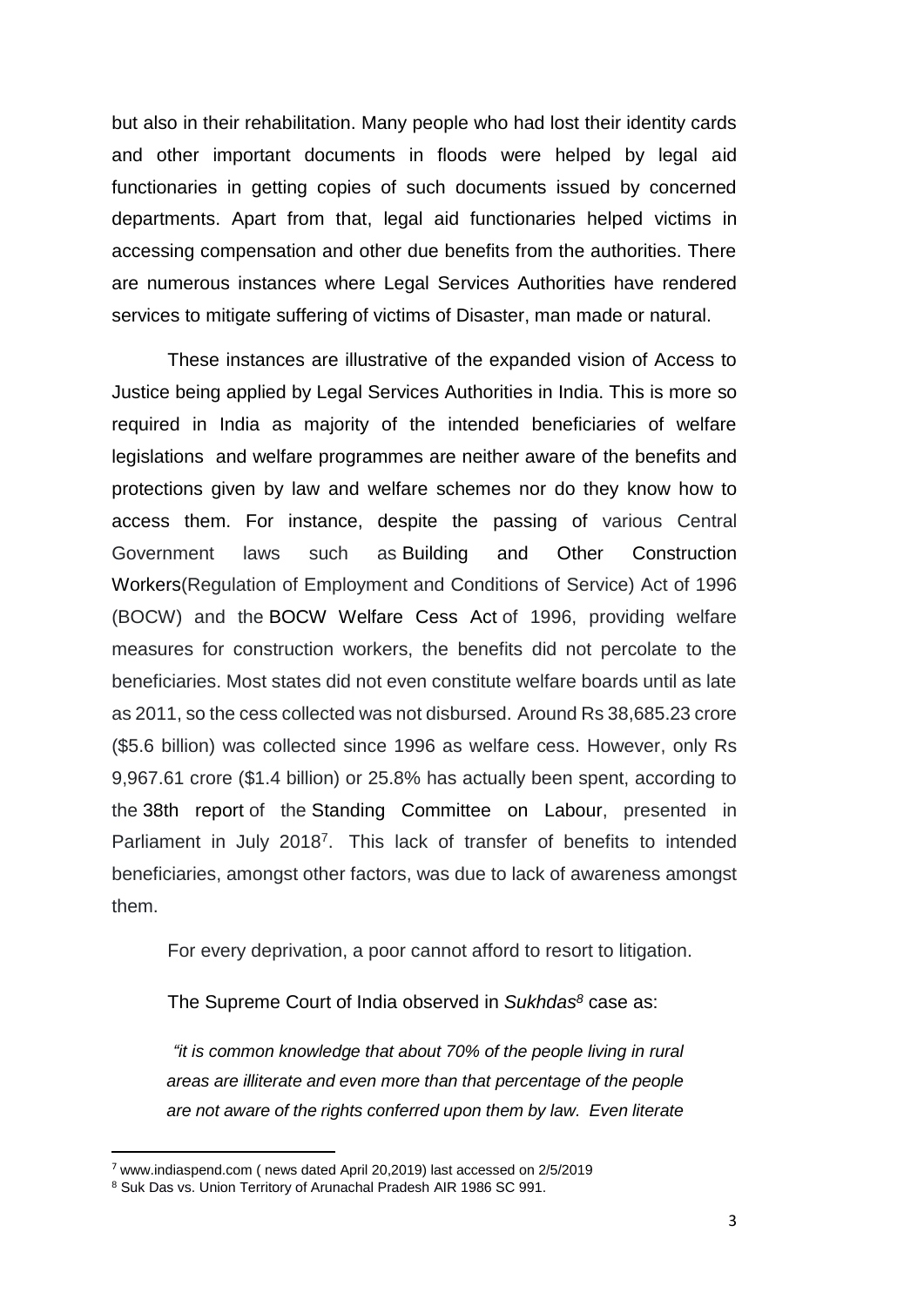*people do not know what are their rights and entitlements under the law. It is this absence of legal awareness which is responsible for the deception, exploitation and deprivation of rights and benefits from which the poor suffer in this land"*.

 It is a challenging task for the poor, who are generally illiterate or semi illiterate, to navigate the procedure to avail government benefits or rights under welfare laws. They lack knowledge about the procedural formalities for availing welfare schemes and programmes. It is a challenge for them to seek administrative remedies, and they give up on availing the schemes.<sup>9</sup> 70 % of the population lives in 6,49,481 villages in India <sup>10</sup>. 364 million people continue to experience acute deprivations<sup>11</sup>. The study, published in the 'Future Development blog of Brookings mentioned that 73 million people in India are living in extreme poverty. <sup>12</sup> In such a scenario, an expanded conception of Legal Services is needed to build the capacities of poor so that they understand their entitlements and use law to promote and secure their welfare. This will enhance accountability of the State also.

#### **Constitutional vision and legal frame work**.

A broad concept of justice is embedded in the Constitution of India. The Preamble to the Constitution itself mentions " *We, the people of India, having solemnly resolved to constitute India into a sovereign, socialist and democratic Republic and to secure to all its citizens-Justice: social economic*  and political...". The Fundamental Rights<sup>13</sup> bestowed by the Constitution of India and as interpreted by the Supreme Court of India<sup>14</sup> embraces the wide concept of justice. Article 21, the Fundamental Right to Life, has been given a very wide and creative interpretation by the Supreme Court of India so as to include right to health, right to livelihood, right to clean environment, right

<sup>9</sup> [http://bengaluru.citizenmatters.in](http://bengaluru.citizenmatters.in/) ( news dated October 19,2016) last accessed on 1/5/2019 <sup>10</sup> 2011 census of India

<sup>11</sup> [www.in.undp.org](http://www.in.undp.org/) (Last accessed on 2/5/2019)

<sup>12</sup> www.timesofindia.indiatimes.com news( news dated June 27,2018) last accessed on 2/5/2019

<sup>&</sup>lt;sup>13</sup> Chapter 3 of the Constitution of India contains Fundamental Rights.

<sup>14</sup> In *Anita Kushwaha Vs. Pushap Sudan* Transfer petition (c) No. 1343 of 2008 decided on 19.07.2016 Supreme Court held Access to Justice as Fundamental Right as guaranteed to citizen by Article 14 and 21.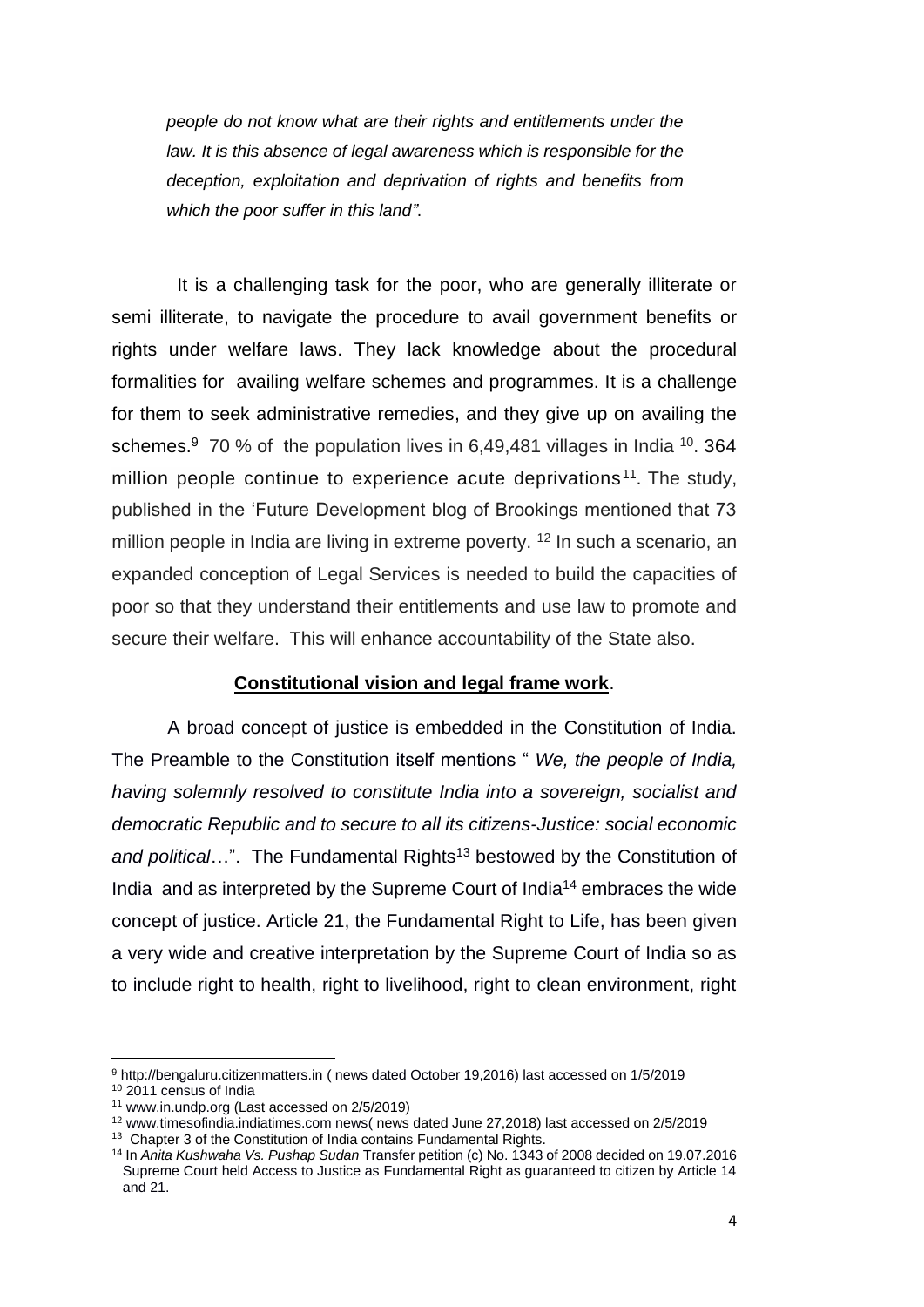to shelter etc. In *Francis Coralie v Union Territory of Delhi* <sup>15</sup> , the Supreme Court observed as follows :

" *The right to live includes the right to live with human dignity and all that goes along with it, viz., the bare necessities of life such as adequate nutrition, clothing and shelter over the head and facilities for reading writing and expressing oneself in diverse forms, freely moving about the mixing and mingling with fellow human beings and must include the right to basic necessities of life and also the right to carry on functions and activities as constitute the bare minimum expression of human self".*

Article 38<sup>16</sup> of the Constitution of India provides that the State shall secure a social order in which social, economic and political justice shall inform all the institutions of national life. Article 39 provides guidelines and directive for the State to ensure for its people, adequate means of livelihood, fair distribution of wealth, equal pay for equal work and protection of children and labour. Article 39 reflects the objective of building a welfare society<sup>17</sup>. Article 39A<sup>18</sup> was inserted in the Constitution of India w.e.f. 03.01.1977. It contains a directive to the State to secure that the operation of legal aid system promotes justice and that opportunities for securing justice are not denied to any citizen by reason of economic or other disabilities.

In pursuance of Article 39 A of the Constitution, the Parliament enacted Legal Services Authorities Act, 1987. It came into force on 09.11.1995. This Act provides for the constitution of legal services institutions at the centre, state district and taluka <sup>19</sup> levels for providing legal services to weaker and marginalized sections of society.

<sup>15</sup> 1981 AIR 746, 1981 SCR (2) 516

<sup>&</sup>lt;sup>16</sup> Directive Principles of State Policy detailed in Article 37 to 51 are considered Fundamental in the governance of the country. It is considered as duty of the State to apply these principles in governance and while making laws. Although they are not enforceable.

<sup>&</sup>lt;sup>17</sup> V.N. Shukla's Constitution of India, Eastern Book Company,  $9<sup>th</sup>$  edition, page no. 302.

<sup>&</sup>lt;sup>18</sup> Ins. by the Constitution (42<sup>nd</sup> Amendment) Act, 1976, S.8(w.e.f. 3-1-1977).

<sup>&</sup>lt;sup>19</sup> Taluka is an administrative unit typically comprising a number of villages.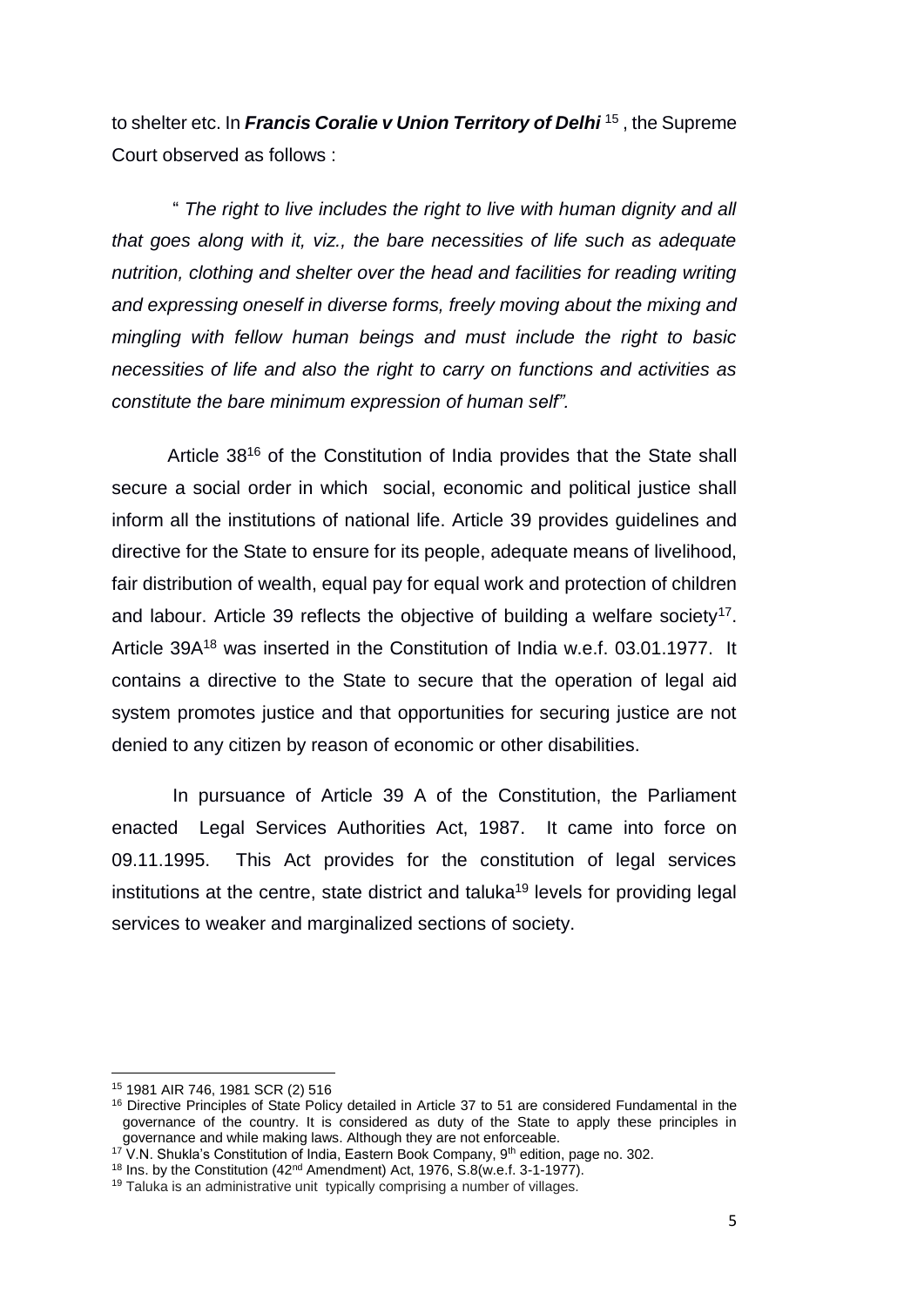Under the Legal Services Authorities Act, 1987, National Legal Services Authority<sup>20</sup> is the apex body constituted to lay down policies and principles for making legal services available and to frame most effective and economical schemes for legal services and for implementing and monitoring legal aid programmes in the country. The Act also provides for constitution of Supreme Court Legal Services Committee<sup>21</sup> for providing legal aid in matters coming before the Supreme Court and High Court Legal Services Committee<sup>22</sup> to provide legal aid to the eligible persons in legal matters coming before the High Courts. State Legal Services Authorities<sup>23</sup>, District Legal Services Authorities<sup>24</sup> and Taluk Legal Services Committees<sup>25</sup> have also been constituted under the said Act. NALSA receives grant-in-aid from Central Government for implementing legal aid schemes and programmes. The Grants are further disbursed by NALSA to the State Legal Services Authorities and Supreme Court Legal Services Committee.

A unique feature of the Legal Services Authorities Act, 1987 in India is that the primary responsibility of providing legal services is bestowed upon the judiciary. About 700 Judicial Officers are engaged in legal services activities and programmes in various legal services institutions<sup>26</sup> throughout the country. Apart from this, a large workforce of 63,759 lawyers<sup>27</sup> and 68,219 Para Legal Volunteers have been empanelled by the Legal Services Institutions in the country.

The framework of Legal Services Authorities Act, 1987 spells out the concept of access to justice in its widest sense. An inclusive definition of the term " Legal Service"<sup>28</sup> is provided in the LSA Act, 1987. The term "Legal Services" has been defined to include the rendering of any service in the conduct of any case or other legal proceeding before any Court or other

<sup>&</sup>lt;sup>20</sup> Section 3 of Legal Services Authorities Act, 1987, provides for the constitution of NALSA

<sup>&</sup>lt;sup>21</sup> Section 3 A of Legal Services Authorities Act, 1987, provides for the constitution of SCLSC

<sup>&</sup>lt;sup>22</sup> Section 8A of Legal Services Authorities Act, 1987, provides for the constitution of HCLSC

<sup>23</sup> Section 6 of Legal Services Authorities Act, 1987, provides for the constitution of SLSA

<sup>&</sup>lt;sup>24</sup> Section 9 of Legal Services Authorities Act, 1987, provides for the constitution of DLSA

<sup>&</sup>lt;sup>25</sup> Section 11A of Legal Services Authorities Act, 1987, provides for the constitution of TLSC

<sup>&</sup>lt;sup>26</sup> At present, apart from NALSA and Supreme Court Legal Services Committee, there are 36 State Legal Services Authorities, 36 High Court Legal Services Committee, 664 District Legal Services Authorities and 2254 Taluka Legal Services Committees.

<sup>&</sup>lt;sup>27</sup> National Legal Services Authority (Free and Competent Legal Services) Regulations, 2010 provides for selectin of legal practitioners as panel lawyers.

<sup>28</sup> Section 2(c) of LSA Act, 1987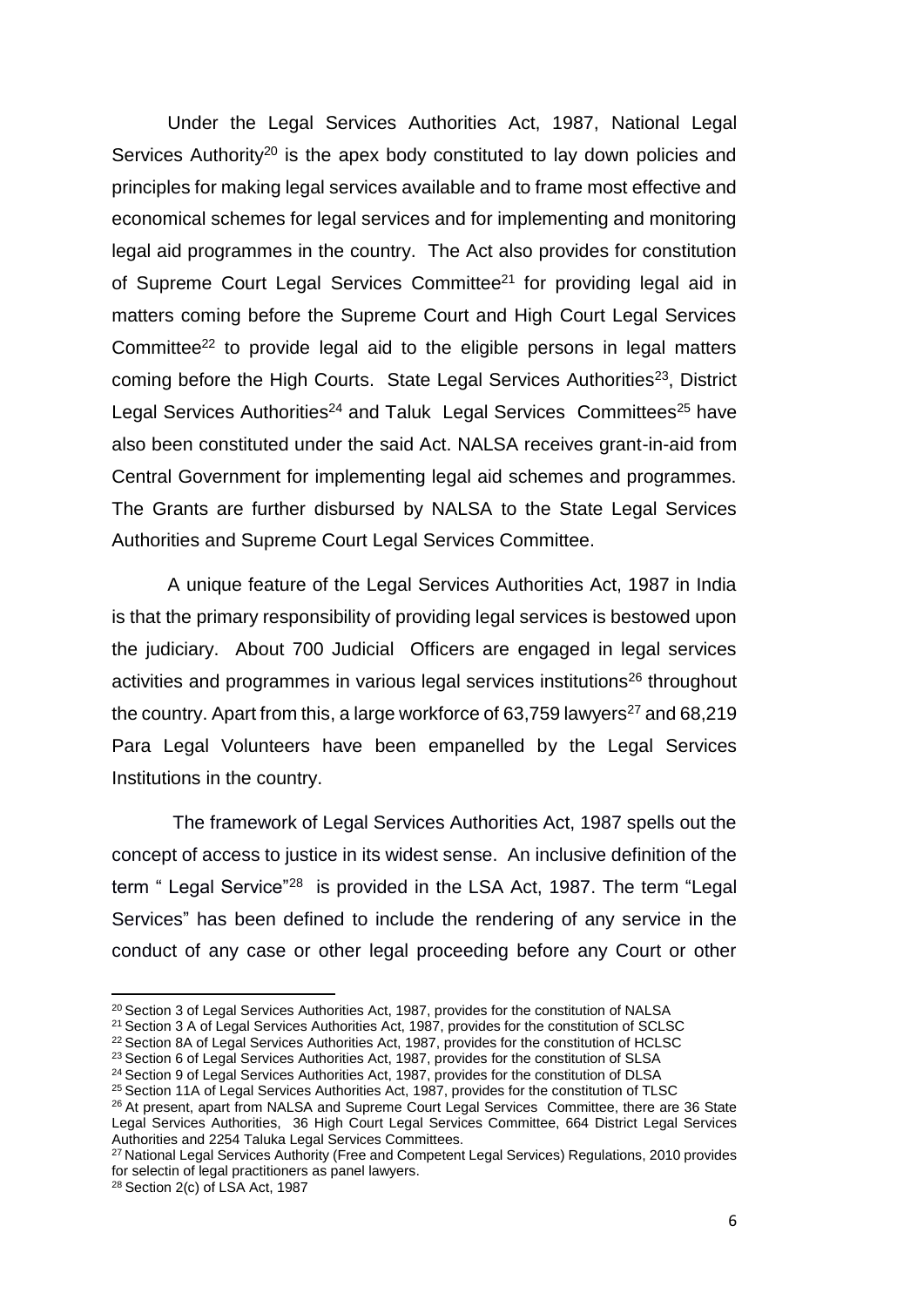authority or Tribunal and the giving of advice on any legal matter. The functions<sup>29</sup> of National Legal Services Authority include taking necessary steps by way of social justice litigation<sup>30</sup> with regard to consumer protection, environmental protection or any other matter of special concern to the weaker sections of the society and for this purpose, imparting training to social workers in legal skills; organizing legal aid camps $31$ , especially in rural areas, slums or labour colonies with the dual purpose of educating the weaker sections of the society as to their rights; settlement of disputes through *Lok Adalats<sup>32</sup>*; to take appropriate measures for spreading legal literacy and legal awareness<sup>33</sup> amongst the people and, in particular, to educate weaker sections of the society about the rights, benefits and privileges guaranteed by social welfare legislations and other enactments as well as administrative programmes and measures. The Act also envisages undertaking of preventive and strategic legal aid programmes $^{34}$ .

The entire scheme of LSA Act, 1987 reflects in a telling manner that legal services are not confined to providing of a lawyer to the categories of persons mentioned in Section 12<sup>35</sup> of the Act. It extends to reaching out to weaker and marginalized sections of society and ensuring that they get aware of their rights and benefits under laws and administrative programmes, and become capable of promoting and securing their welfare.

## **From Legal Aid to Legal Empowerment: Reaching out to the marginalized**

 $29$  Section 4(a) to 4(n) of LSA Act, 1987 mentions the functions of Central Authority i.e. NALSA

 $30$  Section 4(c) of LSA Act, 1987

 $31$  Section 4 (e) of LSA Act, 1987

<sup>32</sup> *Lok Adalat* is indigenous alternative dispute redressal mechanisms, it is a forum where disputes/cases pending in the court of law or at pre-litigation stage are settled/ compromised amicably.

<sup>&</sup>lt;sup>33</sup> Section 4(I) of LSA Act, 1987

<sup>34</sup> Section 7(2) (d) of LSA Act, 1987

<sup>35</sup> Under Section 12 women, child, person in custody, person with disability, victim of mass disaster, an industrial workmen, victim of human trafficking, member of Scheduled Caste and Scheduled Tribe and having a annual income as prescribed by Central and State Government are entitled to free legal services.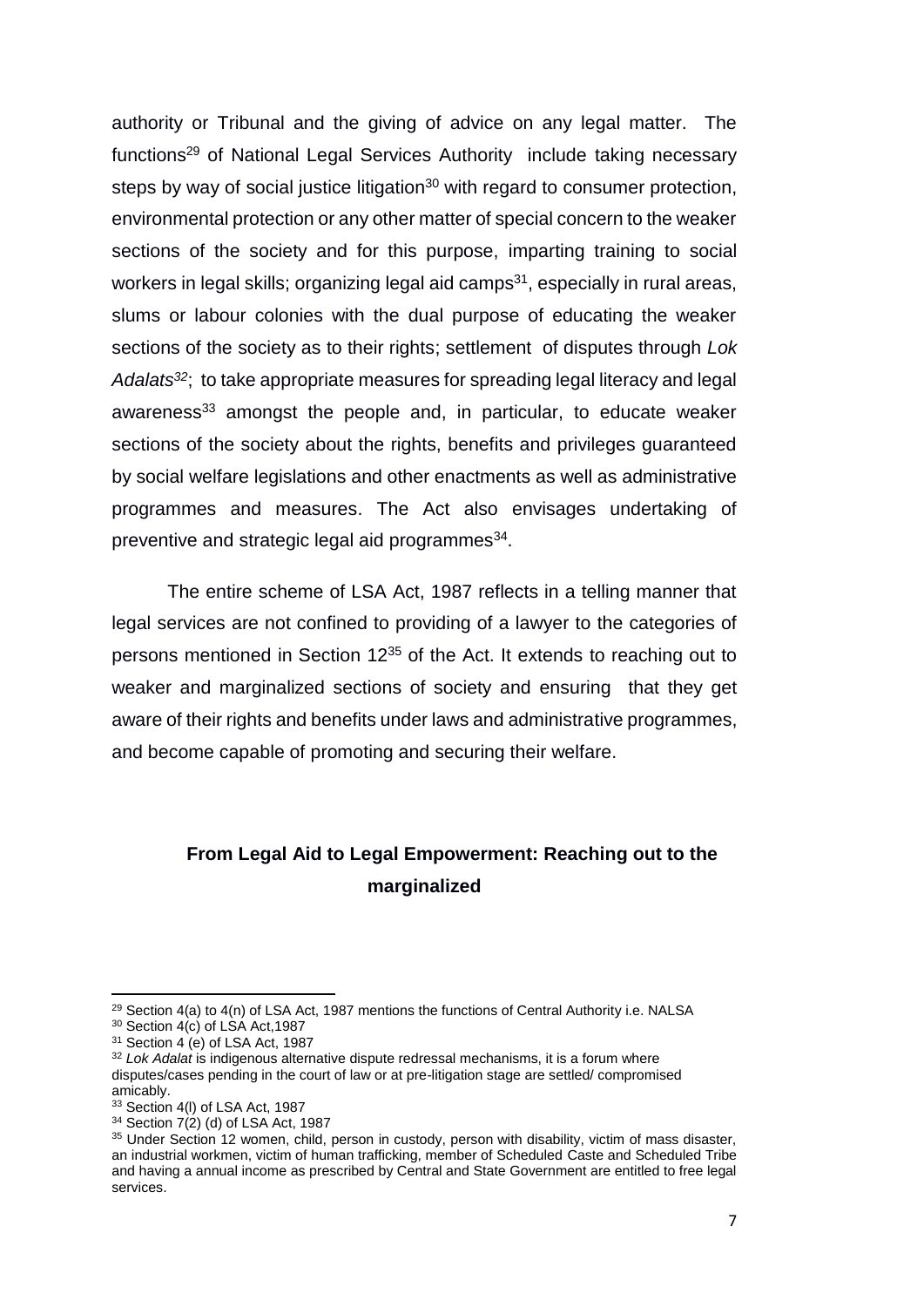Before the enforcement of Legal Services Authorities Act, a Committee for implementing legal aid schemes (CILAS) worked as a centralized body since 1980 for implementing legal aid across the country. This Committee focused primarily on two things i.e. (i) providing of lawyers to poor and weaker sections of society, who could not afford private lawyers; (ii) using Lok Adalats as an ADR mechanism for settlement of disputes, primarily pending cases. CILAS was not having an effective pan India structural framework to effectively deliver legal aid. Legal awareness programmes and campaigns were also almost negligible. The application of lok Adalat as ADR mechanism was also limited, and moreover, lok Adalat was not statutorily recognized till the enforcement of LSA Act, 1987. The working of CILAS reflects that it could not reach out to weaker and marginalized sections of society. It could not implement the concept of access to justice in its widest sense, and practically confined it to access to courts only. This was primarily because of the absence of effective network across the country and lack of human resources at every level to implement legal aid programmes.

With the enforcement of LSA Act, 1987 on 09.11.1995, a network of Legal Services Authorities Act started coming into existence at various levels from national to taluka<sup>36</sup> level. However, till 2010, outreach legal services for reaching out to weaker and marginalized sections remained quite limited due to insufficient infrastructure and manpower.

### **Outreach through Legal Services Clinics**

In the year 2011, National Legal Services Authority (Legal Services Clinics) Regulations, 2011 was promulgated. It provided for the establishment of legal services clinics in villages $37$ , apart from community centres, protection homes, etc. The NALSA (Legal Services Clinics) Regulations, 2011 provides that the legal services rendered at legal services clinics shall be wide ranging in nature<sup>38</sup>. It provides that the clinics shall work like a single-window facility<sup>39</sup>

<sup>36</sup> Supra 19

<sup>&</sup>lt;sup>37</sup> Regulation 3 (a) of NALSA (legal services clinics) Regulations, 2011

<sup>38</sup> Regulation 9(1) of NALSA (legal services clinics) Regulations, 2011

<sup>39</sup> Regulation 9(2) of NALSA (legal services clinics) Regulations, 2011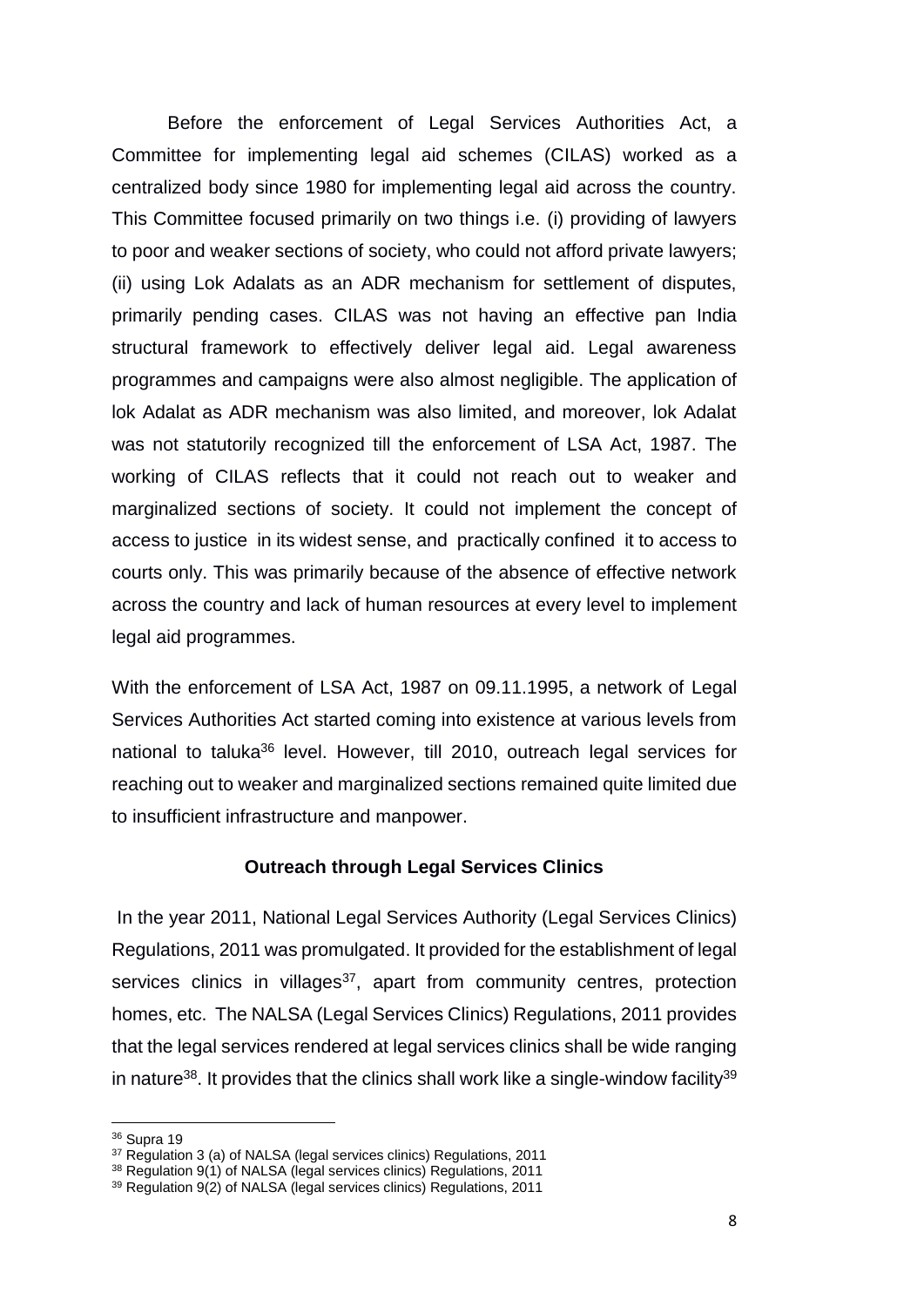for helping the disadvantaged people to solve their problem whenever needed. It also provides that apart from legal advice, other services like preparing applications for job card, identity card, required for connecting to the government schemes and other tasks like helping common people who need help from the Government officials, public authorities, institutions be also rendered<sup>40</sup>. Thus, the Regulation, 2011 gives an expanded meaning to access to justice and recognizes the need to give justice at the local level by acting as a bridge between the needy and the benefit providers. At present, around 23793 Legal Services Clinics including 15289 village clinics are operational. In villages, a Legal Services Clinic on an average serves a cluster of around five villages. In India, there are  $649,481$  villages<sup>41</sup>. This means that Legal Services Clinics are covering at the most around 10% of the villages. Any person who wants to give applications/representations to the Government Departments or wants to get connected to any administrative programme of the Government is provided help in the legal services clinic by way of drafting his applications or filing up the requisite forms. PLVs also help people in depositing the forms/ documents with the government departments and taking follow up action. Legal assistance and advice is also given in the clinics. In 2018-19, around 1,425,459 persons were benefitted in all Legal Services Clinics out of which around 657999 were benefitted in village legal services clinics. Legal Services Clinics in villages are one of the important ways of reaching out to weaker and marginalized sections including those living in far-flung areas. The greatest challenge is to increase the coverage of the clinics gradually. However, that would require enhancement in the budgetary grant as the running cost would scale  $up^{42}$ . The utility of these legal services clinics can be increased by inviting the officials of the governments departments to these clinics occasionally keeping in view the local needs. This aspect is being promoted by NALSA in the consultations being held with the legal aid functionaries at the District level.

<sup>40</sup> Regulation 9(3) of NALSA (legal services clinics) Regulations, 2011

<sup>41</sup> Census 2011 India

 $42$  On an average, Rs 6000/- per month is the expenditure for legal services clinics which mostly consist of payment of honorarium to Panel Lawyers and PLVs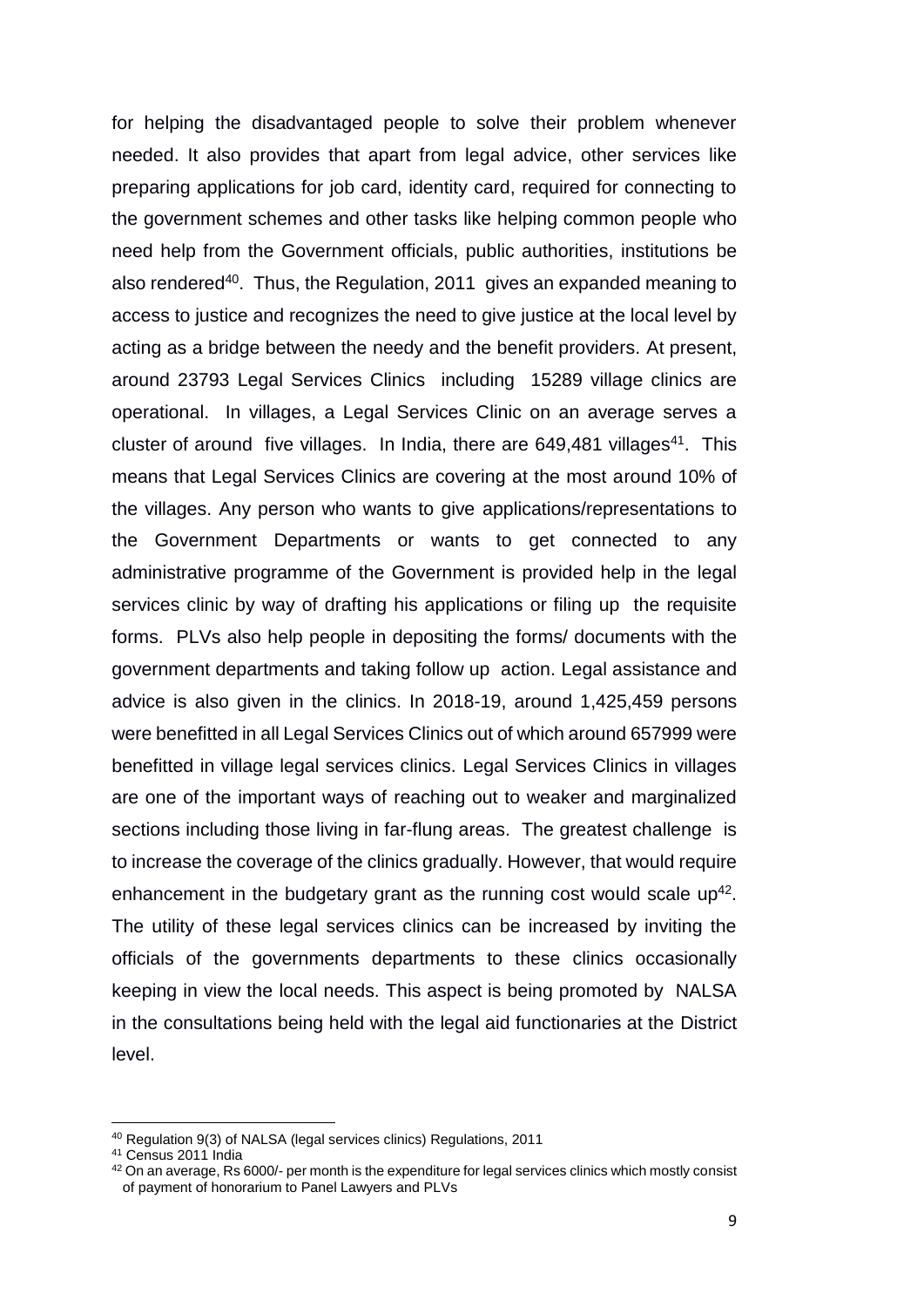### **Preventive and Strategic Intervention Programmes**:-

The trajectory of the initiatives taken by NALSA reflects that after 2015, the scope of outreach activities expanded considerably resulting in reaching out to a very large number of people. The Schemes framed by NALSA reflect about the approach of providing justice at the local level by not confining it to the court based justice. NALSA has formulated the following schemes.

- [Schemes for Legal Services to Disaster Victims through Legal](https://nalsa.gov.in/sites/default/files/document/A%20scheme%20for%20disaster%20victims.pdf)  [Services Authorities,](https://nalsa.gov.in/sites/default/files/document/A%20scheme%20for%20disaster%20victims.pdf)
- [NALSA \(Victims of Trafficking and Commercial Sexual](https://nalsa.gov.in/sites/default/files/document/scheme/Victims%20of%20Trafficking%20and%20Commercial%20Sexual%20Exploitation.pdf)  [Exploitation\) Scheme, 2015](https://nalsa.gov.in/sites/default/files/document/scheme/Victims%20of%20Trafficking%20and%20Commercial%20Sexual%20Exploitation.pdf)
- [NALSA \(Legal Services to the Workers in the Unorganized](https://nalsa.gov.in/sites/default/files/document/Legal%20Services%20to%20the%20Workers%20in%20the%20Unorganized%20Sector.pdf)  [Sector\) Scheme, 2015](https://nalsa.gov.in/sites/default/files/document/Legal%20Services%20to%20the%20Workers%20in%20the%20Unorganized%20Sector.pdf)
- [NALSA \(Child Friendly Legal Services to Children and their](https://nalsa.gov.in/sites/default/files/document/Child%20Friendly%20Legal%20Services%20to%20Children%20and%20their%20Protection.pdf)  [Protection\) Scheme, 2015](https://nalsa.gov.in/sites/default/files/document/Child%20Friendly%20Legal%20Services%20to%20Children%20and%20their%20Protection.pdf)
- [NALSA \(Legal Services to the Mentally Ill and Mentally](https://nalsa.gov.in/sites/default/files/document/Legal%20Services%20to%20the%20Mentally%20Ill%20and%20Mentally%20Disabled%20Persons.pdf)  [Disabled Persons\) Scheme, 2015](https://nalsa.gov.in/sites/default/files/document/Legal%20Services%20to%20the%20Mentally%20Ill%20and%20Mentally%20Disabled%20Persons.pdf)
- [NALSA \(Effective Implementation of Poverty Alleviation](https://nalsa.gov.in/sites/default/files/document/Effective%20Implementation%20of%20Poverty%20Alleviation%20Schemes.pdf)  [Schemes\) Scheme, 2015](https://nalsa.gov.in/sites/default/files/document/Effective%20Implementation%20of%20Poverty%20Alleviation%20Schemes.pdf)
- [NALSA \(Protection and Enforcement of Tribal Rights\)](https://nalsa.gov.in/sites/default/files/document/Protection%20and%20Enforcement%20of%20Tribal%20Rights.pdf)  [Scheme, 2015](https://nalsa.gov.in/sites/default/files/document/Protection%20and%20Enforcement%20of%20Tribal%20Rights.pdf)
- [NALSA \(Legal Services to the Victims of Drug Abuse and](https://nalsa.gov.in/sites/default/files/document/Legal%20Services%20to%20the%20Victims%20of%20Drug%20Abuse%20and%20Eradication%20of%20Drug%20Menace.pdf)  [Eradication of Drug Menace\), Scheme, 2015](https://nalsa.gov.in/sites/default/files/document/Legal%20Services%20to%20the%20Victims%20of%20Drug%20Abuse%20and%20Eradication%20of%20Drug%20Menace.pdf)
- NALSA [\(Legal Services to Senior Citizens\) Scheme, 2016,](https://nalsa.gov.in/sites/default/files/document/NALSA%20(LEGAL%20SERVICES%20TO%20SENIOR%20CITIZENS)%20SCHEME,%202016.pdf)
- NALSA [\(Legal Services to Victims of acid attacks\) Scheme,](https://nalsa.gov.in/sites/default/files/document/NALSA%20(LEGAL%20SERVICES%20TO%20VICTIMS%20OF%20ACID%20ATTACKS)%20SCHEME,%202016.pdf)  [2016.](https://nalsa.gov.in/sites/default/files/document/NALSA%20(LEGAL%20SERVICES%20TO%20VICTIMS%20OF%20ACID%20ATTACKS)%20SCHEME,%202016.pdf)

These schemes are in fact preventive and strategic programmes, primarily focusing on identifying vulnerable and weaker sections of society and their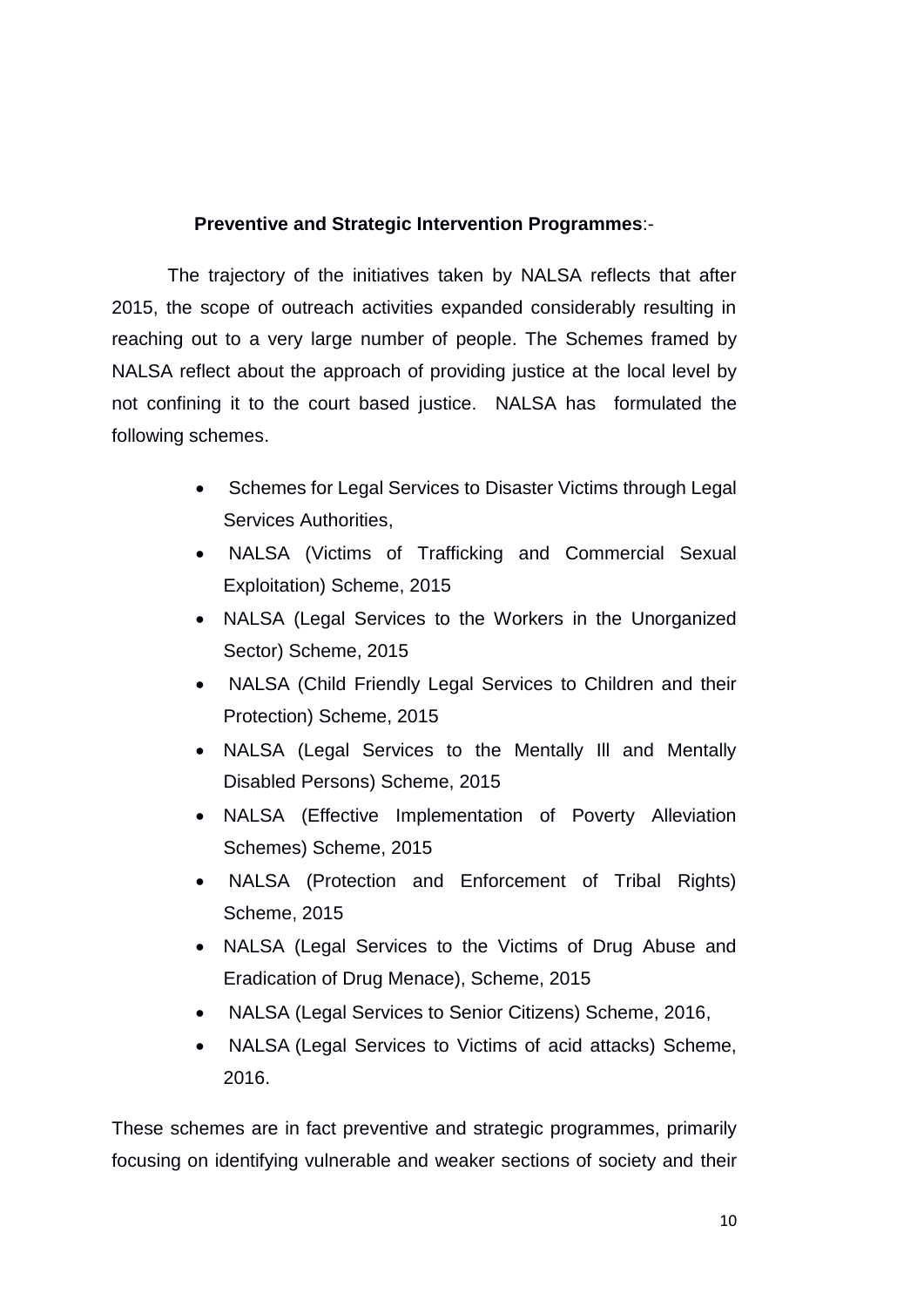socio-legal issues , and accordingly taking steps and acting as a bridge between the needy and benefit providers. This recognizes the fact that in the broad conception of access to justice, resort to litigation is not the first step, and justice can be ensured at the local level in the simplest manner to weaker and marginalized sections of society. The activities envisaged under the various schemes consist of spreading awareness about the legal and administrative scenario related to the subject of the scheme, assisting the subjects in actualization of their rights and entitlements and in the entire process, empowering them to understand and navigate government departments and the legal system to promote their welfare.

### **Legal Awareness**

Legal Services Institutions disseminate knowledge about people's rights by conducting Public Seminars, Road Shows, Street Plays, Door to Door Campaigns, distributing IEC materials, use of Special Mobile Vans and through Print and Electronic Media including National Radios, Community Radio, Television, Local Cable TV etc. In the year, 2018, around 176,076 legal awareness camps were held across the country. In these camps, awareness was spread about rights of women, children, senior citizens, poor and other weaker sections of society.

### **Legal Empowerment Camp: Addressing disconnect and promoting inclusiveness**

NALSA has devised various methodologies which go beyond mere awareness and focus on empowering the weaker and marginalized sections of society and actualization of their rights by connecting them to their entitlements under the laws and welfare schemes. These include legal empowerment camps, legal services clinics and campaigns. Legal Empowerment camp is one of the innovative approaches devised with a view to have sustained and targeted approach for reaching out to vulnerable and weaker sections of society including those living in remote and far flung areas. The framework of organizing a legal empowerment camp was devised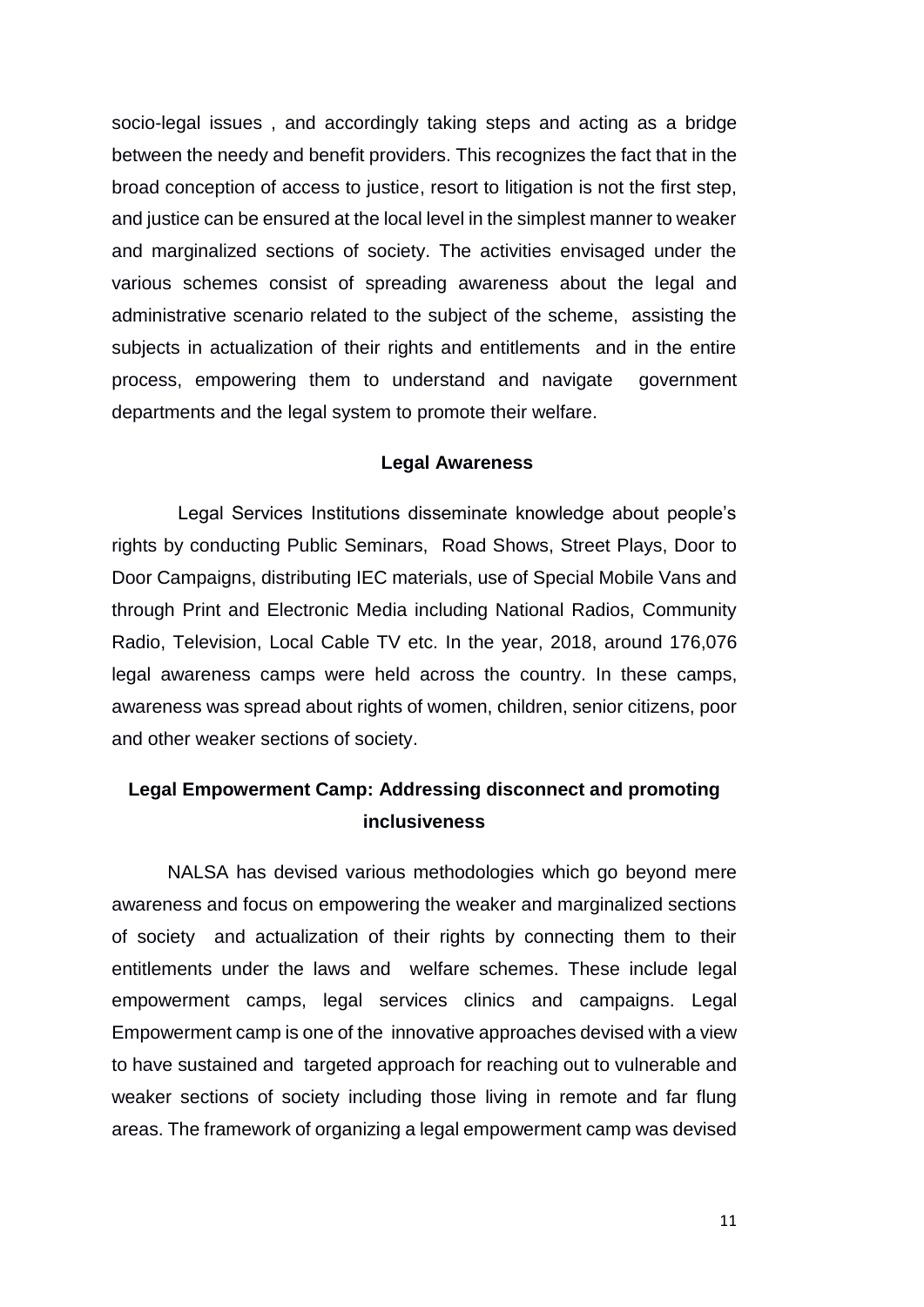in the year 2017 by NALSA<sup>43</sup>. This approach reflects a paradigm shift from a traditional approach of merely creating awareness amongst the masses. It focusses on identifying persons in need of legal aid, making them aware of their rights under the laws and welfare schemes, helping them connect with those entitlements and , involving them in the entire process so as to make them understand the government structure and the means to get their grievances redressed, thus, building their capacities. Legal empowerment camp involves three stages i.e. (i) Pre-camp activities, (ii) During camp and (iii) Post-camp activities.

At the Pre-camp stage , Para Legal Volunteers, Panel Lawyers of the Legal Services Institutions work with officials from the government departments and NGO's to identify the poor, vulnerable and weaker persons who are entitled to benefits under the law and schemes but are not able to avail them . In a collaborative approach, teams consisting of PLVs, Panel lawyers, members from civil society and government departments assist the identified persons in completing formalities for getting benefits under the law and welfare schemes. An effort is also made to get the applications collected during the pre-camp activity stage processed, so that benefits could be delivered at the time of camp i.e. second stage. At the second stage i.e. during the camp, various government departments and District Legal Services Authorities put their stalls at a designated place. They display various welfare schemes and programs meant for weaker sections of society. An effort is made to deliver benefits to identified beneficiaries at the camp itself. Many other people who are not identified but come to attend camp also inquire from various government departments etc. about the schemes and processes . Forms etc. are filled up at the spot and follow up is taken after camp during post camp activity stage. This unique strategy for reaching out to the government welfare measures. It has made people aware about the functioning of Legal Services Authorities and also of the various government departments. People are becoming aware of the various entitlements and the procedural formalities required to avail benefits under welfare schemes. In

<sup>43</sup> First camp on the basis of NALSA's Legal Empowerment Module was organised on December,2017 at Dibrugarh, Assam.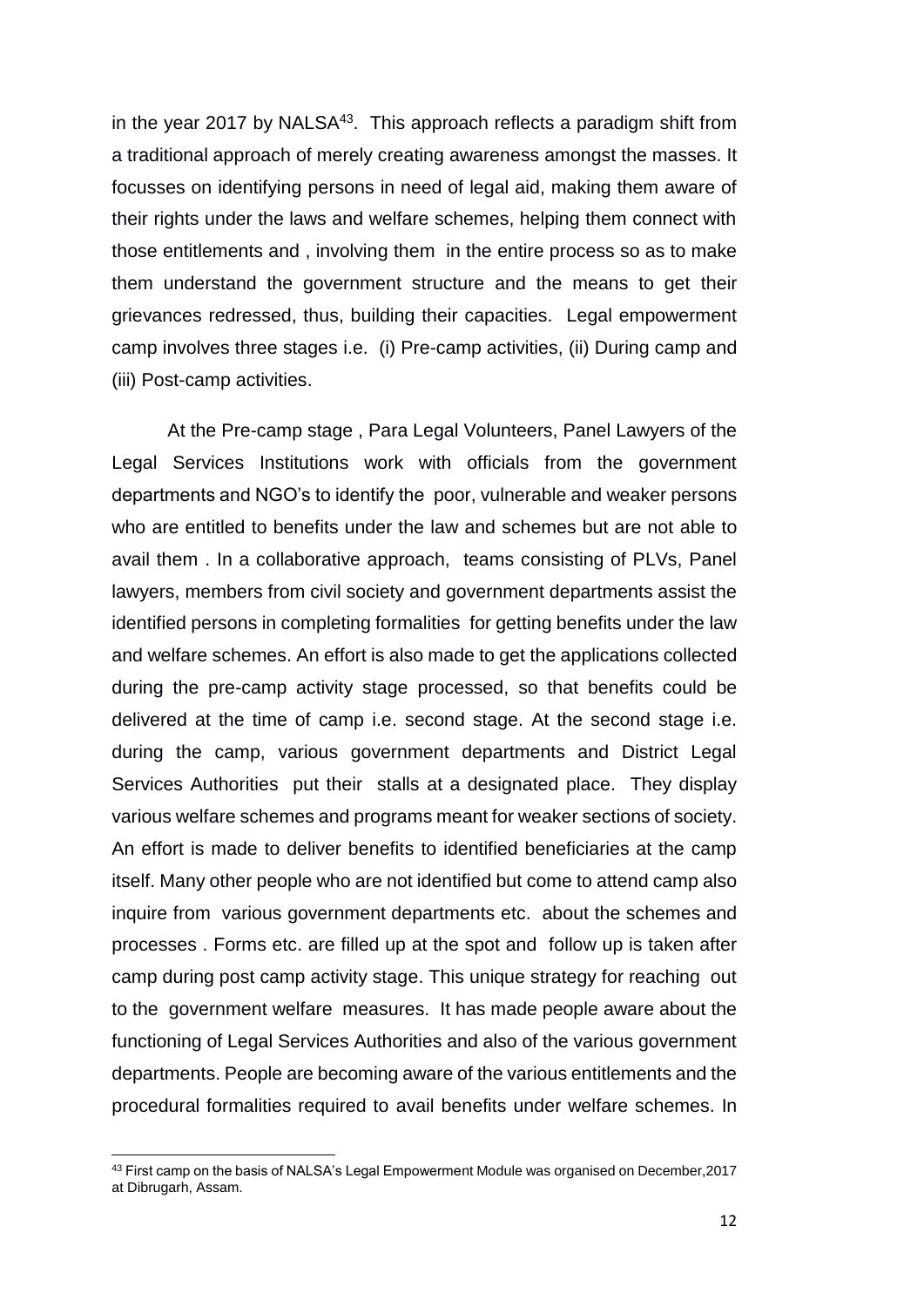the year 2018, 1521 legal empowerment camps were held across the country. Around 4,546,966 persons benefitted from the said camps.

The effectiveness of reaching out to people by this methodology can be illustrated by taking an example of such a camp organized at Jamshedpur, Jharkhand. The legal empowerment camp was held on  $30<sup>th</sup>$  January, 2018, by Jharkhand State Legal Services Authority on the theme ' Legal Empowerment of the Workers under Unorganized Sector. Para Legal Volunteers, Panel Lawyers closely coordinated with the officials of Labour Department in an extensive pre-camp activity in identifying the labourers who were not connected till that time with the welfare schemes of the labour department. In the process, labourers were also made aware about the welfare schemes meant for them and the formalities for getting them connected to the schemes were also completed at pre-camp stage. Labourers got to know about the concerned authorities and about their entitlements and processes to navigate the system. The Legal Empowerment camp benefitted around 343,677 people at Jamshedpur, Jharkhand.

In some of the camps, the Legal Services Authorities coordinated with NGOs providing prosthetic limbs. People with disabilities were identified, and NGOs and government departments provided Artificial limbs, calipers etc. to disabled persons.

Some of the States such as Karnataka have adopted a micro version of the said camp. Keeping in view, the local needs of an area, they identify needy people and engage three-four relevant government departments and NGOs to facilitate actualization of their rights.

This methodology is giving effect to the coordination envisaged between legal services authorities, government agencies and NGOs<sup>44</sup> in Legal Services Authorities Act,1987. This methodology has also enhanced the visibility of Legal Services Authorities, making people aware about the functions carried out by Legal Services Authorities. The application of this

<sup>44</sup> Sections 5,8 and 11 of LSA Act, 1987 mandate coordination of the legal services authorities with governmental, non-governmental agencies, universities and others engaged in the work of promoting the cause of legal services to the poor.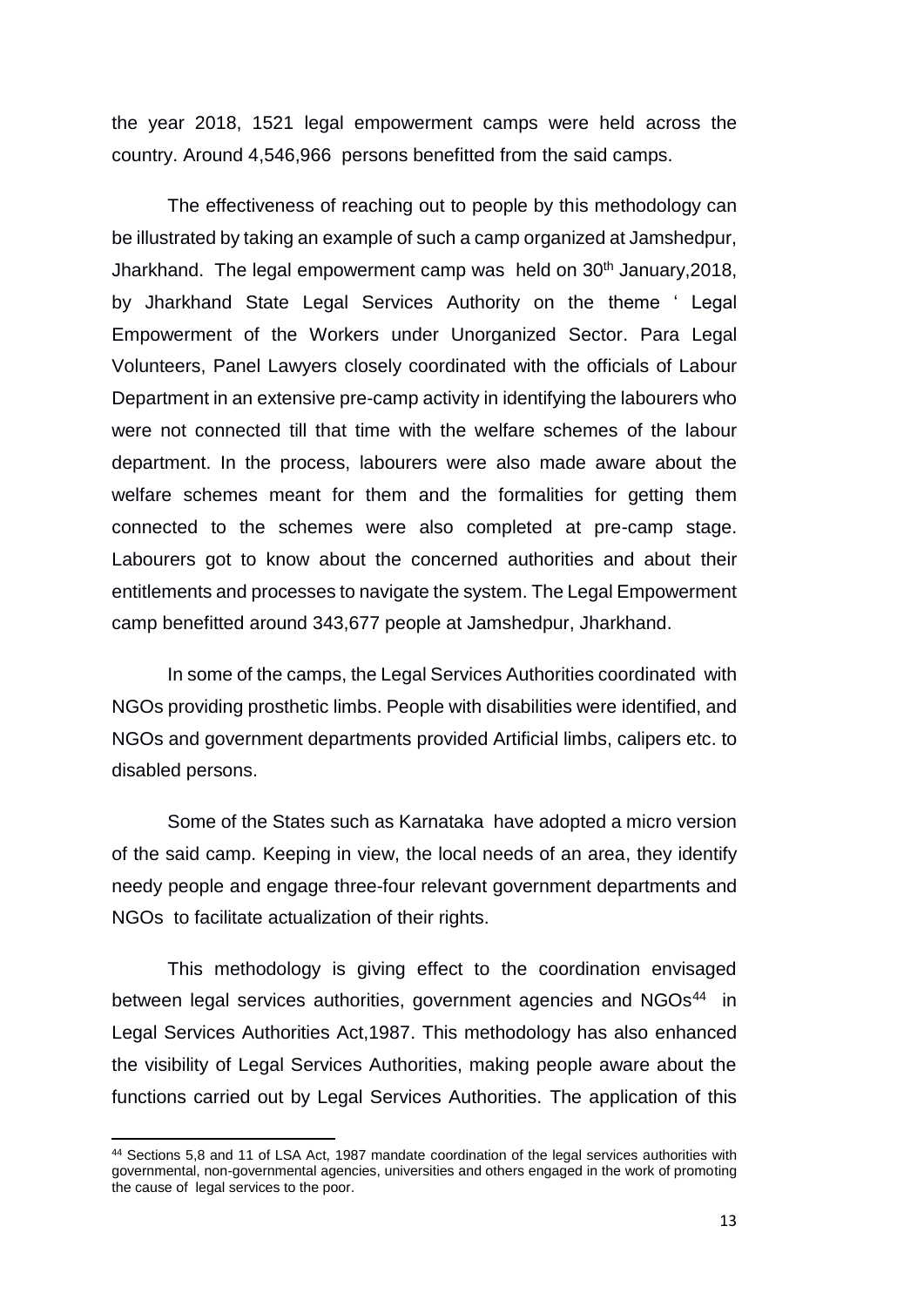model of legal empowerment camp has translated into action, the broad concept of Access to Justice in an effective and meaningful manner as people are getting the benefits which are due to them. They are also getting confidence to approach government departments. The gap between them and administrative agencies is decreasing.

### **Reaching out with a targeted approach through campaigns**

NALSA keeps on devising legal services campaigns which are generally implemented on pan India basis with specific objectives. This medium of outreach has delivered visible and appreciable results at the grass-roots. In 2017, a campaign "Connecting to Serve" was carried out across the country from 09.11.2017 to 18.11.2017 with the objective to make the vulnerable and marginalized sections of the society aware about the existence of legal services institutions and availability of free legal services and to identify people who were in need of legal assistance but had not taken recourse to justice delivery system on account of economic or other disability. The results of the said campaign reflected that around 4,843,807 people were informed about the availability of free legal aid and about 441,617 people were identified for free legal aid. In the year 2018, the said campaign was repeated and about 3,968,380 persons were informed about the availability of free legal services. 66,010 villages were covered and 391,222 persons were identified as in need of free legal services.

Another Pan India campaign, "A Campaign for enhancing legal services to women inmates and their accompanying children" in prisons launched in the month of May, 2018, is another instance of implementing the broad concept of access to justice. In the 10 days campaign, one-to-one interaction was carried out with 14,788 i.e. 91% of women inmates by the teams constituted by the Legal Services Authorities . Apart from catering to their legal needs, health rights of women inmates and children living with them were also promoted and secured under the campaign. Apart from organizing 2088 camps, 987 medical camps were held in jails in collaboration with the health departments. 2522 women inmates were identified as suffering from ailments, and accordingly, their treatment was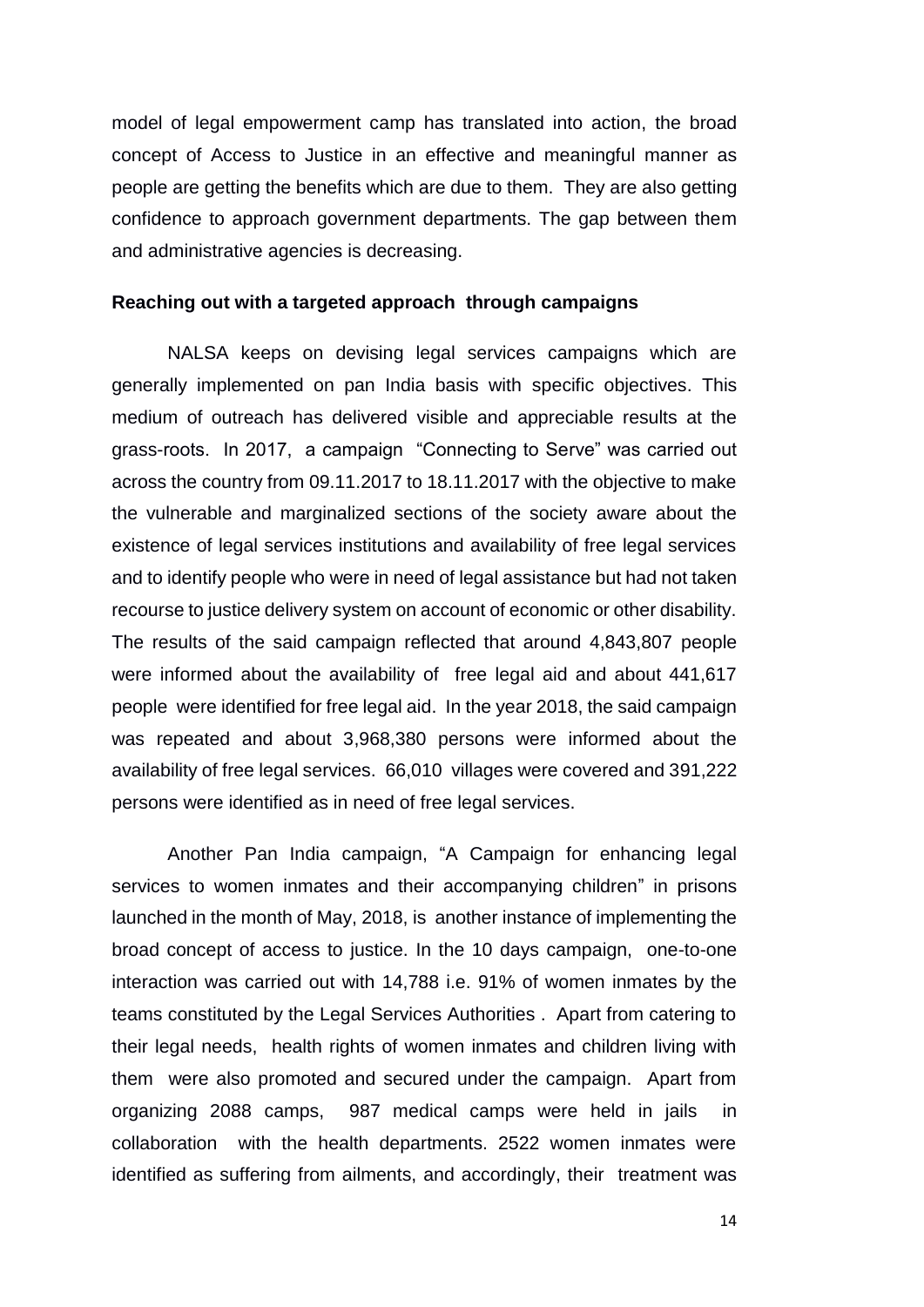facilitated. Pregnant women inmates were made aware of their rights<sup>45</sup>. Apart from this, for rehabilitating the women inmates about 5089 inmates were connected to vocational skills/educational courses .

The State Legal Services Authorities also devise and carry out various campaigns to cover the weaker and marginalized sections in their States. For instance, to ensure that children aged between 6-14 years get the benefits given to them under the Right to Education Act, Rajasthan State Legal Services Authority carried out a campaign titled "Bring Dropouts Back to Schools (BDBS)" Campaign". Under the said campaign, 216,178 houses were visited by the Para Legal Volunteers which resulted in identifying 42,848 children who were school dropouts. Legal Services Authorities in coordination with Department of Education is making an effort to get admitted the said students in schools.

For slum dwellers of District Gurugram, District Legal Services Authority (DLSA) Gurugram launched the campaign " Seclusion to Inclusion". Due to the efforts of District Legal Services Authority, few moving toilets were stationed in the slums, regular health camps were organized on second and last Thursday of every month in Slums. Eighteen students were mainstreamed from slums to Government Primary and Middle School, Sikandarpur. Five disabled persons were identified and their disability certificates were prepared. Six women were connected to the *Agrasar Silaai Kendra<sup>46</sup>* to help them learn their skill for livelihood.

# **Public Interest Litigation :- A tool for redressing the violation of legal rights of poor and vulnerable**

The Legal Services Authorities file Public Interest Litigations<sup>47</sup> to address violation of legal rights affecting large number of people. This tool

 $\overline{\phantom{a}}$ 

<sup>&</sup>lt;sup>45</sup> The rights of pregnant women inmates and their children aged less than 6 years living with them were recognized and detailed by the Supreme Court of India in R.D. Upadhyay Vs. State of Andhra Pradesh and others

<sup>&</sup>lt;sup>46</sup> A centre for vocational training.

<sup>&</sup>lt;sup>47</sup> The development of public interest litigation took place in 1970's and 1980's through a number of decisions of Supreme Court of India. The traditional rule of locus standi was liberalized.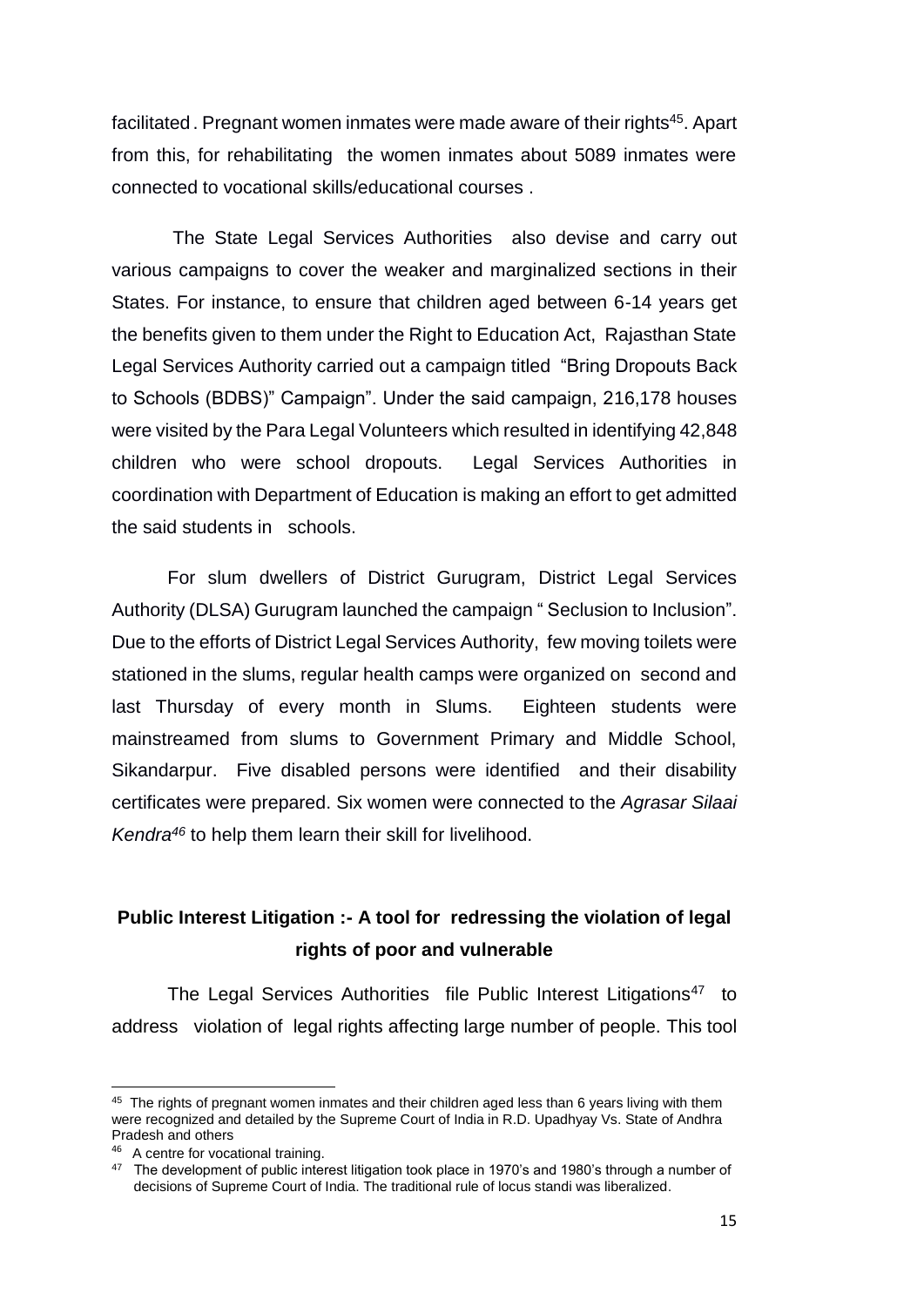is utilized for promotion and securing the constitutional legal rights of large number of people, who are poor, vulnerable and in a socially, economically disadvantaged position.

NALSA filed the public interest litigation in the Supreme Court of India for protecting and promoting the legal rights of transgenders in India. The Writ Petition<sup>48</sup> was instituted to recognize and grant transgenders a legal status as a third gender and to recognise their rights under Articles 14, 15, 16 and 21 of the Constitution of India and also to pass direction to the Union of India and State Governments to grant equal protection and rights to Transgenders as available to males and females of this country. The Supreme Court delivered the judgment in the said writ petition on 15.4.2014. The Court directed that transgenders be treated as third gender for the purpose of safeguarding their rights under Part 3 of the Constitution of India and the laws made by the parliament and the legislature. The right of the transgender to decide their self-identified gender was also upheld. The Centre and the State governments were directed to promote health and other rights of transgenders.

The State Legal Services Authorities also filed public interest litigations to address the violation of constitutional or legal rights of large number of persons. For instance, Karnataka State Legal Services Authority, filed a writ petition<sup>49</sup> seeking a writ of mandamus to implement the provisions of the Building and Other Construction Workers (Regulation of Employment and Conditions of Service) Act, 1996 and the Building and Other Construction Workers (Regulation of Employment and Conditions of Service) Rules, 2006 and consequential reliefs. Recently, Karnataka State Legal Services Authority has filed a Public Interest Litigation to tackle the problem of transport of labourers, women and children in goods carriers. Consequently, the State functionaries has have taken steps such as providing of transport vehicles, and stopping the use of goods carriers for carrying people.

<sup>&</sup>lt;sup>48</sup> NALSA vs Union of India and Others (Writ Petition No. 400 of 2012 with Writ Petition No. 604 of 2013)

<sup>&</sup>lt;sup>49</sup> Karnataka State Legal Services Authority vs Secretary to Government Department of Labour Vikas & Others Writ Petition no. 21855 of 2012(L-Res-PIL)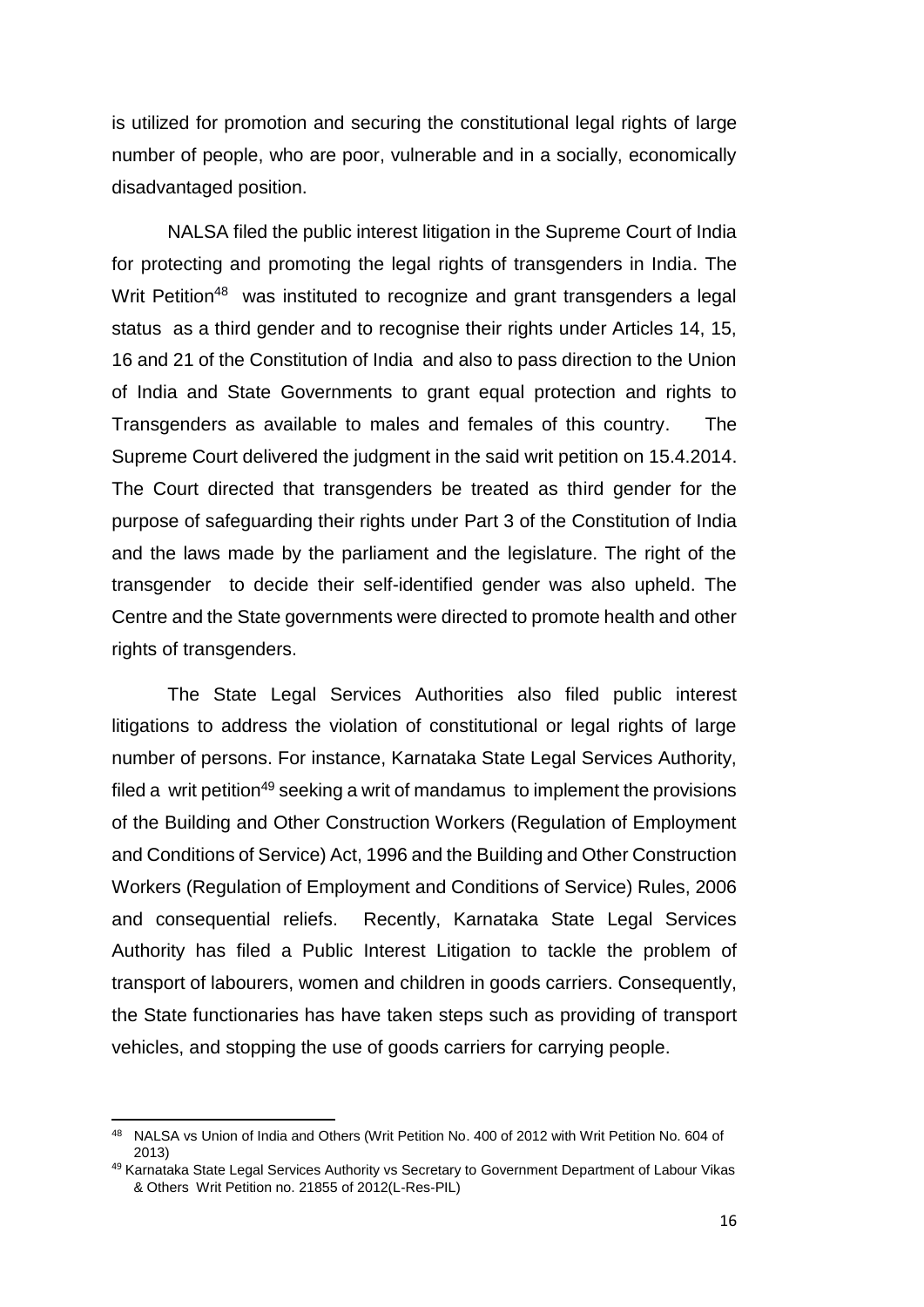### **Settling disputes at Pre-Litigation Stage:**

Legal Services Authorities are managing and implementing Lok Adalats across the country. Lok Adalat is a form of Alternative Dispute Resolution where apart from the disputes pending in the courts, the disputes at prelitigation stage<sup>50</sup> are also settled. NALSA organises four -five National Lok Adalats in a year on a pan India basis. Thousands of cases are settled in such Lok Adalats. Parties do not have to expend any money for settlement of dispute in the Lok Adalat. Honorarium to the Lok Adalat members is paid by the Legal Services Authorities. The State Legal Services Authorities, apart from holding National Lok Adalats, organize Lok Adalats within their States<sup>51</sup>. Due to inexpensive justice and with the advantage of not going through procedural framework/formalities, Lok Adalats have emerged as a powerful tool where weaker and marginalised sections of society bring their disputes. Thus, it complements the legal empowerment and acts as a catalyst encouraging people to seek remedy for redressal of their grievances relating to breach of their rights. 3,878,999 number of cases were disposed of at prelitigative stage in the year 2018.

Lok Adalat passes award on the basis of settlement reached out between both the parties. This method although settles disputes at prelitigative stage has the limitation of not being able to entertain the disputes in which both the parties do not agree. To remove the said limitation, Chapter VI-A was added in the Legal Services Authorities Act, 1987 in the year 2002 establishing Permanent Lok Adalat (PLA (PUS) for disputes relating to (Public Utility Services) such as electricity, water, insurance etc. This unique and innovative approach is a blend of amicable settlement and adjudication. Disputes relating to public utility services such as electricity, insurance, education etc. can be brought in the Permanent Lok Adalats (PUS) by either of the parties. Matter can be instituted by just filling of an application. An effort is made for conciliation between both the parties. If conciliation does not settle the matter, Permanent Lok Adalat decide it on the basis of documents

<sup>50</sup> Section 19 (5) clause II of Legal Services Authorities Act,1987

<sup>&</sup>lt;sup>51</sup> Section 19 (1) of Legal Services Authorities Act 1987 empowers State Legal Services Authorities to organise Lok Adalats.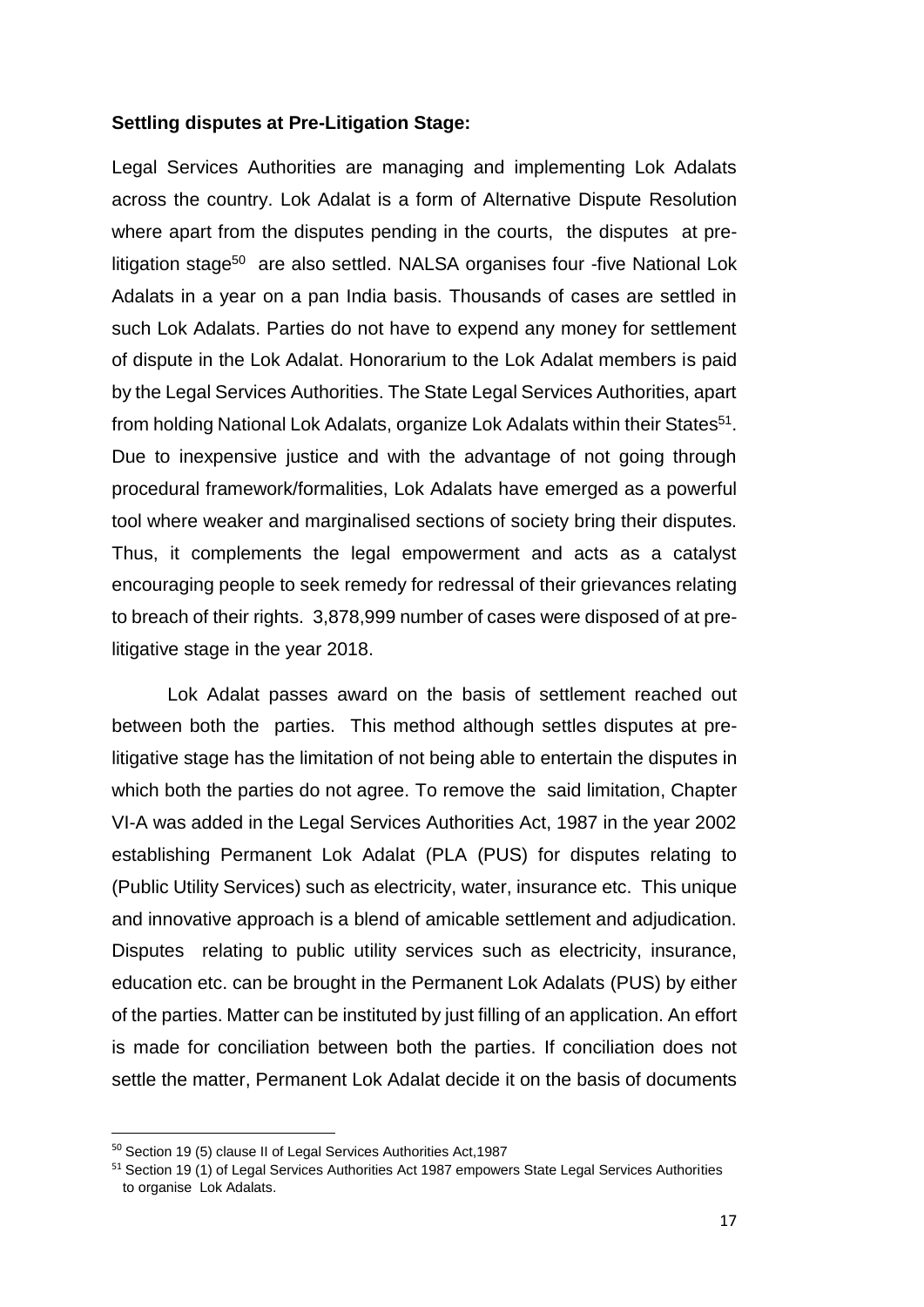furnished by both the parties. The procedural laws as applicable in civil courts are not required to be followed by PLA(PUS). No court fees is required for instituting a matter in a Permanent Lok Adalat(PUS). This has encouraged people belonging to disadvantaged sections of society to seek justice for denial of their rights. Around 104,150 cases were disposed of in Permanent Lok Adalats(PUS) in the year 2018.

### **Challenges**:

India with its population of 1.3 billion spread over a land area of 3.287 million square kilometre is a society with vast social and economic diversities. While a large chunk of the area is densely populated, there are places where population is thinly distributed over difficult terrain. For the people who are marginalised due to poverty, illiteracy, societal prejudices, physical immobility and being in other undeserved circumstances and therefore, cannot reach courts of justice, it is of utmost importance that justice reaches out to them, which is a huge challenge.

Devising effective outreach programmes and the selection of suitable methodologies requires quality inputs regarding the legal needs and sociolegal problems faced by people. Legal needs surveys by trained personnel before devising and implementing the project is quite essential for clearly specifying the deliverables of outreach legal services programmes and for planning effective strategies. The workforce of the Legal Services Authorities needs more training in techniques and skills to carry out the legal need surveys in a structured, coherent and scientific manner so as to give meaningful inputs for devising outreach programmes. Capacity building of workforce which primarily consists of Para Legal Volunteers and Panel Lawyers needs to be strengthened. In this regard, it is vital to give training to legal aid functionaries in managerial and analytics aspect of legal services programmes.

Coordination with government departments is sine qua non for effective and meaningful outreach programmes. Legal Services Authorities Act, 1987 envisages coordination with government agencies, NGOs etc. At the grassroots it's a challenge to maintain the perception that Legal Services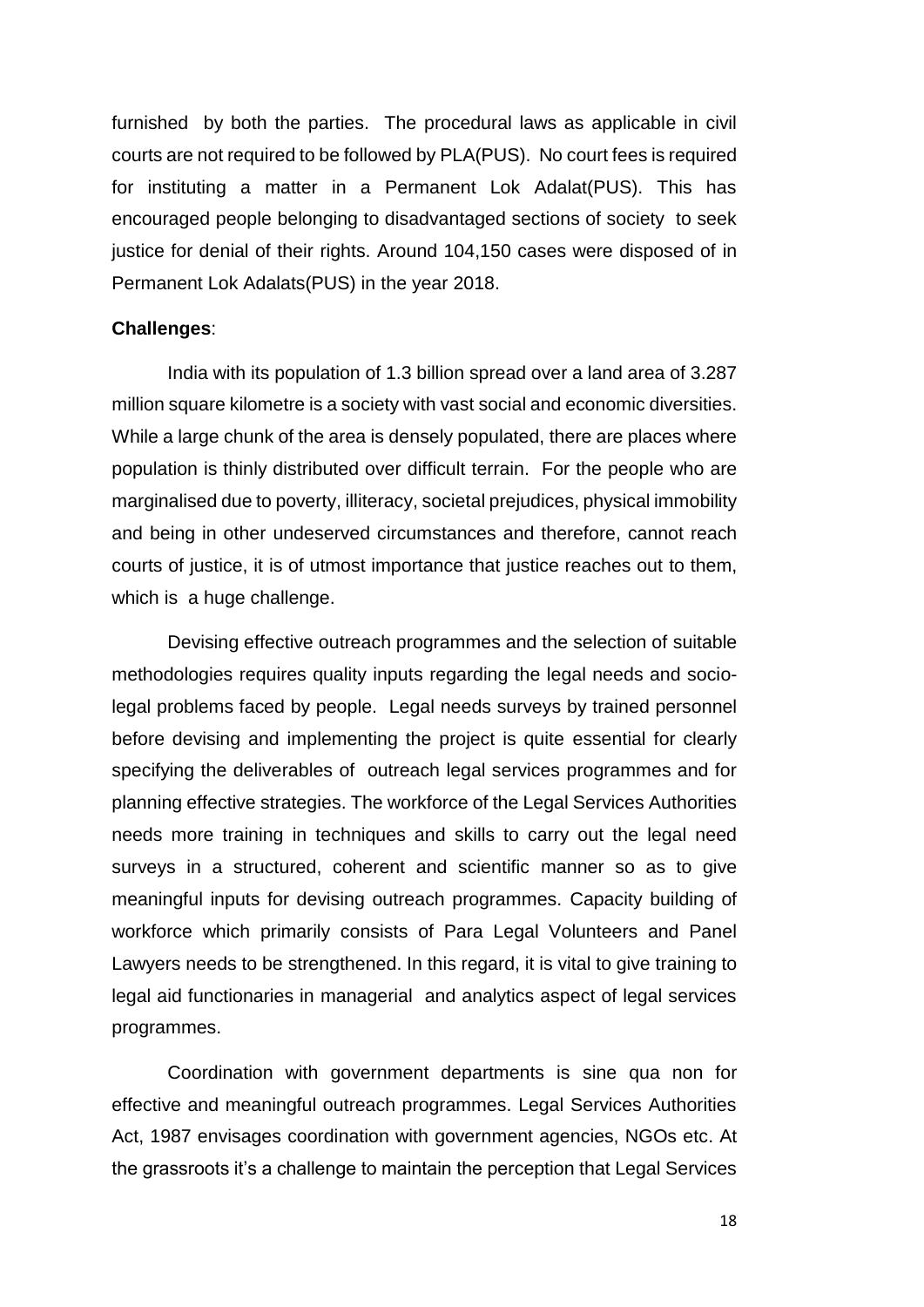functionaries are only acting as a bridge between the needy and the benefit providers. To mobilize the government functionaries for outreach programmes , coordinated plans and strategies need to be worked out by Legal Services Authorities working at the district level and the district government administration so that the efforts of both the bodies supplement each other.

Monitoring of the outreach programmes for better results is quite important. At present, the monitoring mechanism are in place mainly with regard to court based legal services. Similarly, the monitoring mechanism with regard to outreach programmes need to be strengthened for effective implementation of such programmes. Impact of outreach programmes is essential to be captured not only for restructuring the programmes but also for assessing the relevance of such programmes for particular areas. A sustained approach is requisite in outreach programmes to bring visible and meaningful changes with regard to the identified problems and for building the capacities.

### **Conclusion**

Legal Services Authorities have been implementing diverse ways of reaching out to the vulnerable and marginalised sections of society with a view to provide legal services beyond legal aid and access to courts. Over the years, the broader concept of access to justice has taken roots in India. Apart from educating poor and vulnerable population about their rights, the range of activities of legal services authorities in India has increased to act as effective bridge between the needy and benefit providers. In the process, capacities of people are being increased to empower them to understand the processes to seek legal and administrative remedies. The selection of Para Legal Volunteers from the vulnerable and marginalised communities have also helped in understanding the socio-legal problems with better perspective and involving the communities to promote their welfare. The pan India strong network of Legal Services Institutions has helped to reach out to those communities even who are living in far flung remote areas. Settlement of disputes through Lok Adalats ( ADR mechanism) at pre-litigation level is also